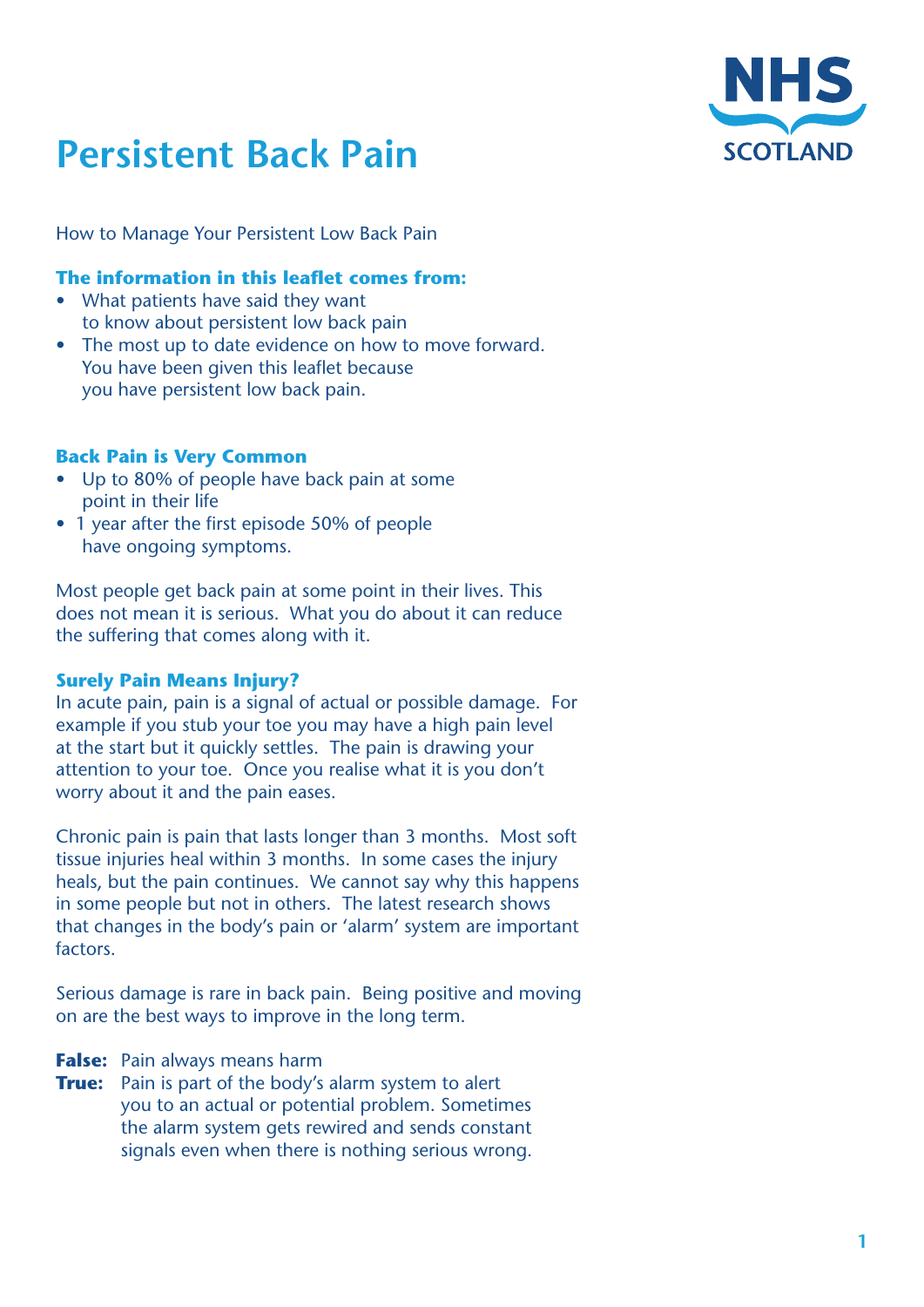

## **What X Rays and Scans Tell Us**

Your GP may refer you for x-rays or scans. Sometimes people who have intense pain have normal x-ray or scans. In other cases there may be a lot of changes on an x ray, but the person has little if any pain.

X-rays or scans do not show pain

Accepting the negative result of a test in a positive way is important. This should reassure you that you are okay and unlikely to have a serious problem. Sometimes people get told that they have 'wear and tear' or 'bulging discs'. This can sound worrying. In fact these 'abnormal' findings are actually 'normal' as we get older. By about 40 years of age 60% of people will have disc bulging. This means that many people have disc bulges, but do not have pain. Investigations don't always explain pain and this can be frustrating. Worrying about the cause of pain can be a barrier to moving forward. Most people who have back pain can learn to deal with the pain themselves.

#### **Activity or Bed Rest?**

All the best research shows that staying active is one of the best things you can do for back pain. If you need to rest, no more than 1 or 2 days is advised.

## **Disadvantages of resting too much or avoiding activity are:**

- Muscles weaken Feel fed up
- 
- You lose your fitness Lose confidence
- You are able to do things less Feel lethargic
- 
- You put on weight Become forgetful
- Benefits of being active are:
- 
- 
- 
- 
- **Reduced stress •** Lifts mood
- 
- You get stiffer **•** Feel frustrated
	-
	-
- Poor sleep Lose concentration
	-
- Strengthens muscles Strengthens your immune system
- Strengthens heart and lungs Makes your bones stronger
	- Reduce blood pressure Improves concentration
- • Lose weight • Reduce pain
	-
- People who stay active have a positive attitude and suffer less
- **Doing a small amount each day is better than a large amount**  once or twice per week
- Build up gradually by pacing rather than jumping ahead. This means staying in control by pausing before the pain worsens and not fighting through the pain.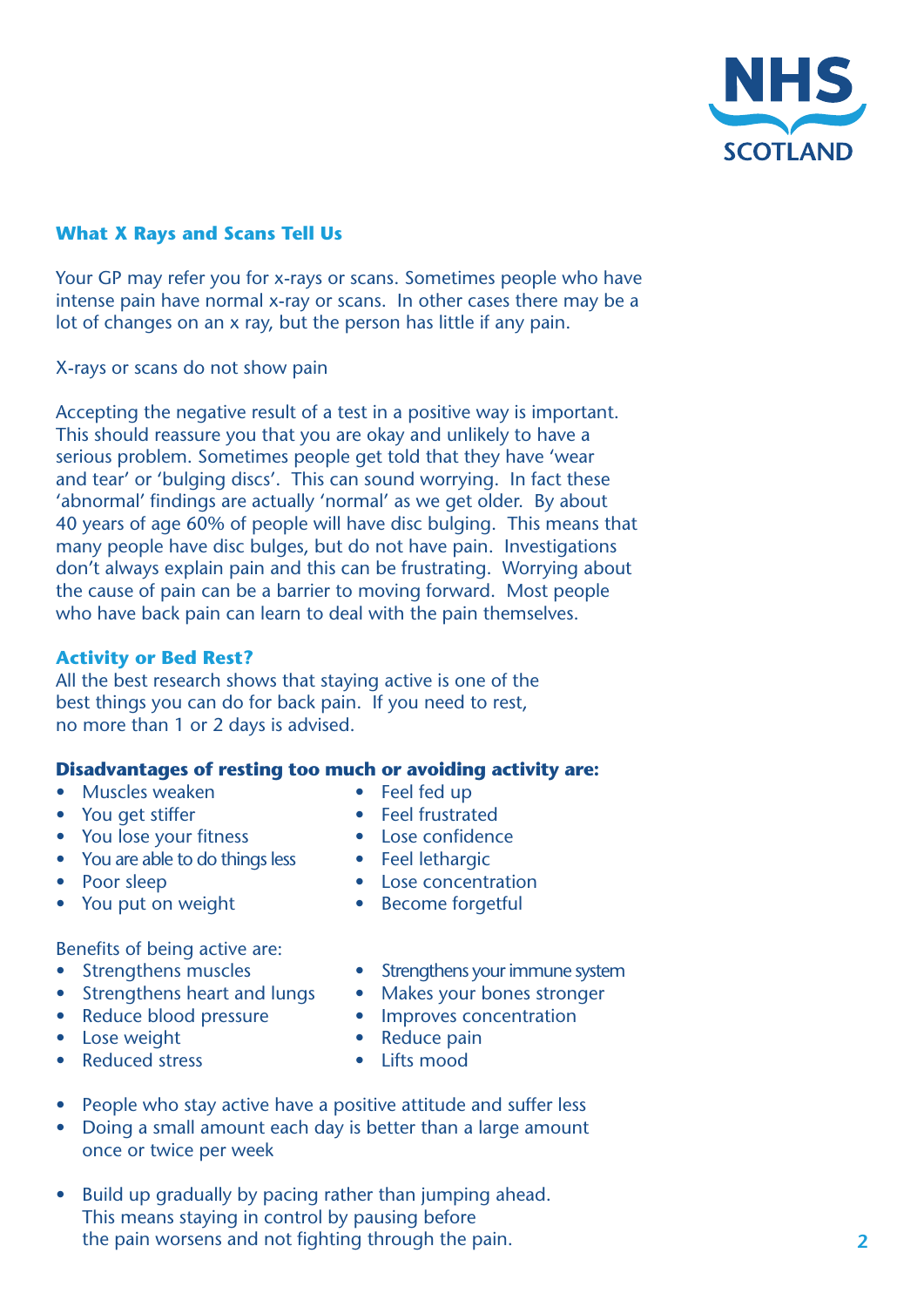

## **Worrying About Pain Can Make it Worse**

It is common for people to be anxious or worried about back pain. Current evidence shows that this can contribute to pain. Other factors which can make you worse are shown below:

- Thinking that you have a serious injury
- Believing that hurt equals harm
- Avoiding movement or activity due to fear of causing damage
- Prolonged rest or inactivity
- Waiting for someone else to 'fix' your pain rather than getting on with life
- Becoming withdrawn and depressed.

The above factors can start early and become deep rooted. Pain is a physical and emotional experience. The earlier you get information that helps you to understand your situation the better.

**Question:** Does this mean the pain is all in my head? **Answer:** No. Pain affects every aspect of life, work, family, relationships and social life. The earlier you get access to good information and by thinking positively you can reduce the impact of pain on your life.

#### **Medication**

Painkillers may not cure the pain but can allow you to cope better. People who have had pain for a long time emphasise how important it is to discuss their medication with their GP or Pharmacist. One of the most common beliefs is that you only take your tablets when you need them. This leads to poorly controlled pain or a 'yo-yo' effect. Tablets are more effective if taken regularly as prescribed.